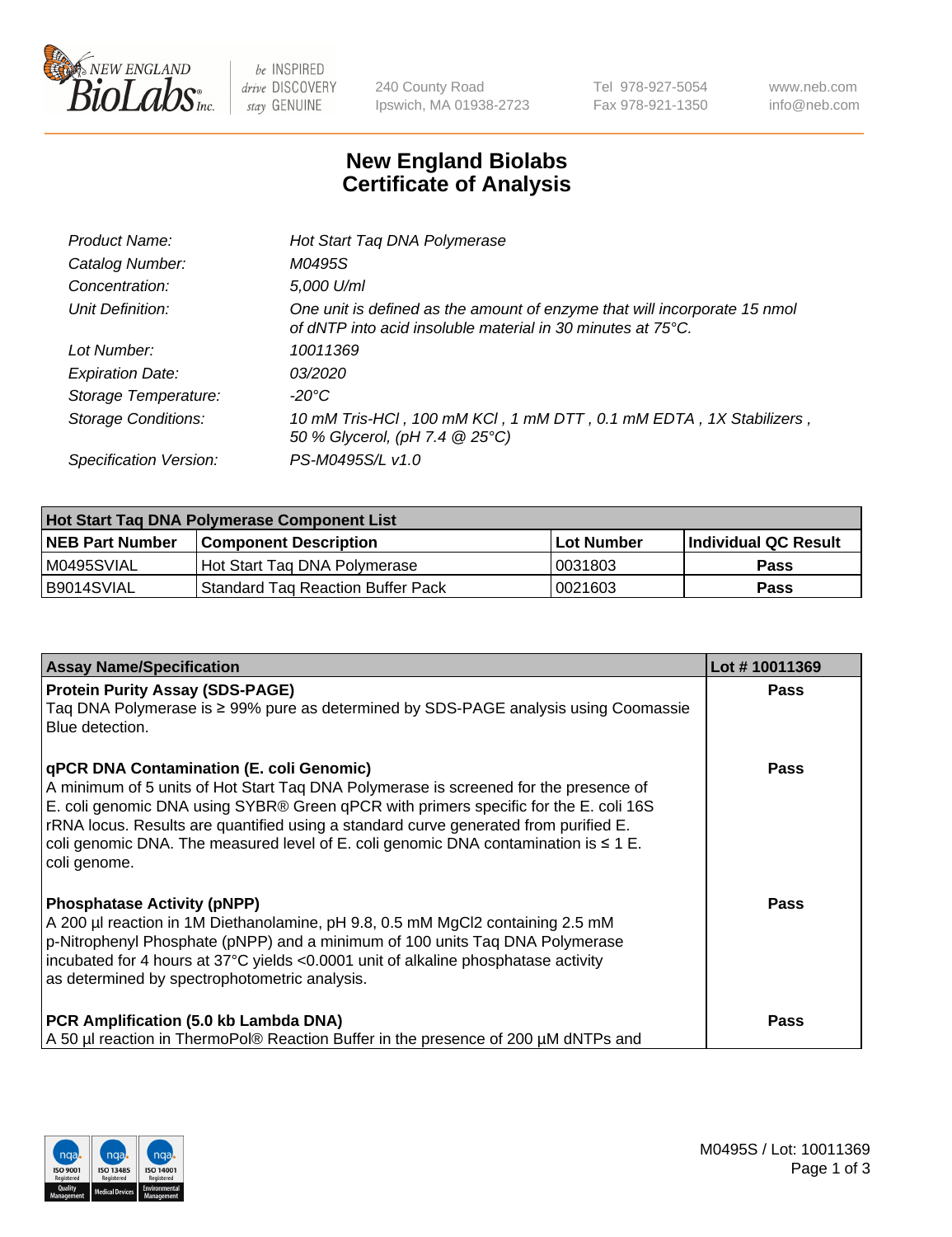

 $be$  INSPIRED drive DISCOVERY stay GENUINE

240 County Road Ipswich, MA 01938-2723 Tel 978-927-5054 Fax 978-921-1350 www.neb.com info@neb.com

| <b>Assay Name/Specification</b>                                                                                                                                                                                                                                                                                                                                                                                                                                       | Lot #10011369 |
|-----------------------------------------------------------------------------------------------------------------------------------------------------------------------------------------------------------------------------------------------------------------------------------------------------------------------------------------------------------------------------------------------------------------------------------------------------------------------|---------------|
| 0.2 µM primers containing 5 ng Lambda DNA with 1.25 units of Hot Start Taq DNA<br>Polymerase for 25 cycles of PCR amplification results in the expected 5.0 kb<br>product.                                                                                                                                                                                                                                                                                            |               |
| PCR Amplification (Hot Start 2 kb Lambda DNA)<br>A 50 µl reaction in ThermoPol® Reaction Buffer in the presence of 200 µM dNTPs and<br>0.2 µM primers containing 20 pg Lambda DNA and 100 ng Human Genomic DNA with 1.25<br>units of Hot Start Taq DNA Polymerase for 30 cycles of PCR amplification results in<br>an increase in yield of the 2 kb Lambda product and a decrease in non-specific<br>genomic bands when compared to a non-hot start control reaction. | Pass          |
| Single Stranded DNase Activity (Hot Start, FAM-Labeled Oligo)<br>A 50 µl reaction in ThermoPol® Reaction Buffer containing a 10 nM solution of a<br>fluorescent internal labeled oligonucleotide and a minimum of 25 units of Taq DNA<br>Polymerase incubated for 30 minutes at either 37°C or 75°C yields <10% degradation<br>as determined by capillary electrophoresis.                                                                                            | Pass          |
| <b>RNase Activity (Extended Digestion)</b><br>A 10 µl reaction in NEBuffer 4 containing 40 ng of a 300 base single-stranded RNA<br>and a minimum of 1 µl of Hot Start Taq DNA Polymerase is incubated at 37°C. After<br>incubation for 16 hours, >90% of the substrate RNA remains intact as determined by<br>gel electrophoresis using fluorescent detection.                                                                                                        | <b>Pass</b>   |
| <b>Endonuclease Activity (Nicking, Hot Start)</b><br>A 50 µl reaction in ThermoPol® Reaction Buffer containing 1 µg of supercoiled<br>PhiX174 DNA and a minimum of 20 units of Taq DNA Polymerase incubated for 4 hours at<br>either 37°C or 75°C results in <10% conversion to the nicked form as determined by<br>agarose gel electrophoresis.                                                                                                                      | <b>Pass</b>   |
| <b>Non-Specific DNase Activity (16 Hour)</b><br>A 50 µl reaction in NEBuffer 2 containing 1 µg of T3 DNA in addition to a reaction<br>containing Lambda-HindIII DNA and a minimum of 5 units of Hot Start Taq DNA<br>Polymerase incubated for 16 hours at 37°C results in a DNA pattern free of<br>detectable nuclease degradation as determined by agarose gel electrophoresis.                                                                                      | <b>Pass</b>   |
| Inhibition of Primer Extension (Hot Start, Radioactivity Incorporation)<br>A 50 µl primer extension assay in ThermoPol® Reaction Buffer in the presence of 200<br>µM dNTPs including [3H]-dTTP, containing 15 nM primed single-stranded M13mp18 with<br>2.5 units of Hot Start Taq DNA Polymerase incubated for 16 hours at 25°C yields > 95%<br>inhibition when compared to a non-hot start control reaction.                                                        | Pass          |

This product has been tested and shown to be in compliance with all specifications.